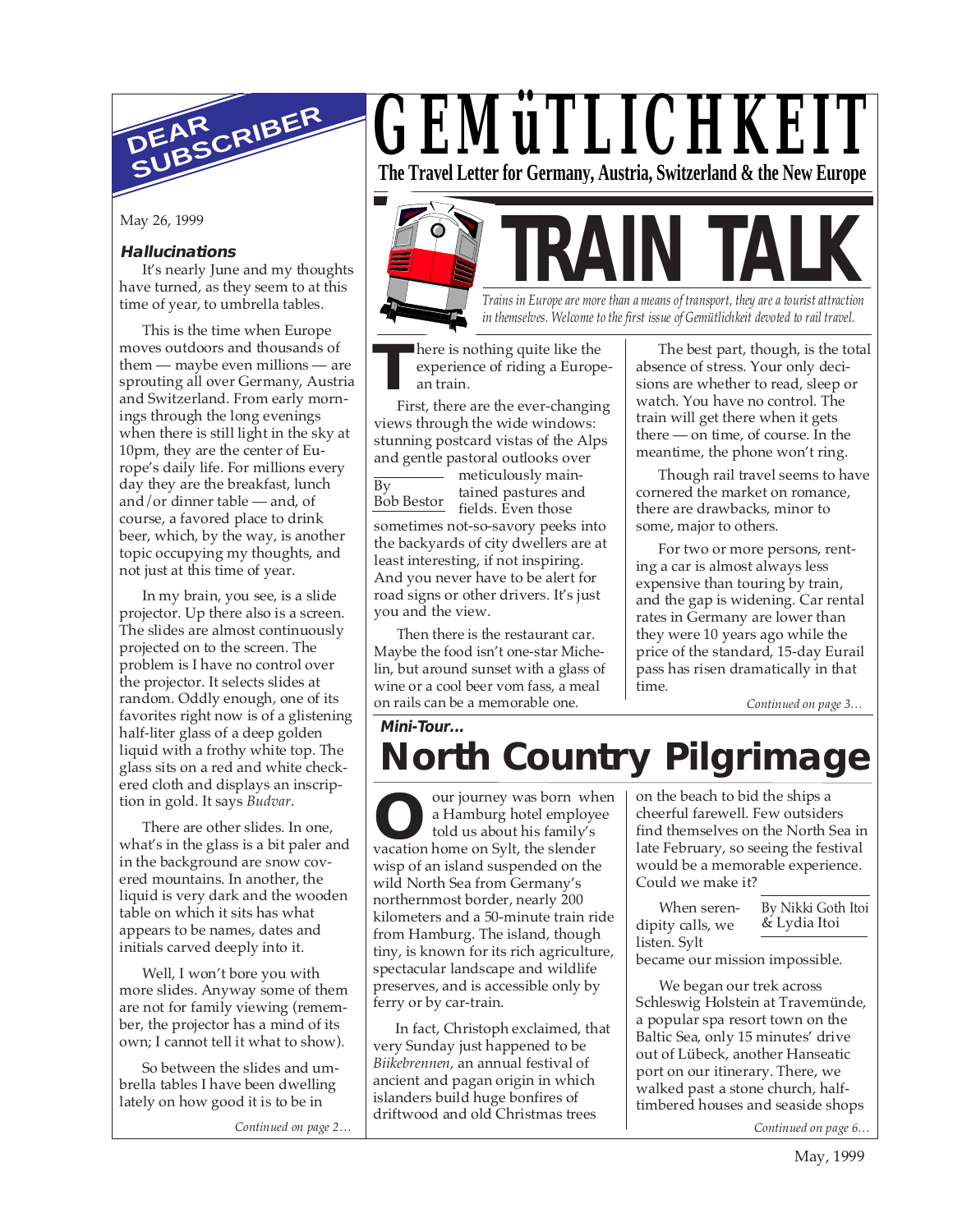## *DEAR SUBSCRIBER Continued from page 1*

Europe and to stop occasionally when the spirit moves and have a beer. In fact, on a short plane ride up the coast last week I made a list of my favorite places to have a beer in Europe.

To nondrinkers, I first salute your intelligence and then tell you that most of my favorite places work just as well as soft drink destinations.

So, without further palaver and in no particular order, here are some great places to have a beer...or two.

• **Gasthof Fraundorfer**, Garmisch-Partenkirchen (Ludwigstr. 24, D-82467, tel. +49/08821/9270, fax 92799) One of the most *gemütlich* inns in all of Germany. Make advance dinner reservations and stay until the locals start showing up about 9:30pm. Huge helpings of good Bavarian food. Freidl plays the accordion and sings Bavarian folk tunes.

• **Budvar Brewery**, Ceske Budejovice. Czech Republic. The best beer in the world in a pleasant atmosphere. Excellent food at astonishingly low prices.

• **Hotel Forsthaus Graseck**, (Graseck 10, D-82467, tel. +49/ 08821/54006., fax 55700) Garmisch-Partenkirchen. The hotel, reachable only by cable car, is no longer recommend for overnights, but find a spot on the terrace to watch the hikers returning from the trails and enjoy

the wonderful view of the rugged Wetterstein range.

• **Augustiner Gastätten**, (Neuhauser Str. 27, D-80331, tel. +49/089/ 23183257. fax 2913054) Munich. In summer, sit in the inner courtyard and drink the city's best beer while tucking away a plate of the city's best brewery grub.

• **Englischer Garten**, Munich. In good weather, the Chinese Tower in Munich's wonderful city park attracts thousands of Müncheners. Beer is served by the *Maßkrug,* a full liter, so if you're not alone you might consider sharing. Even if you're drinking apple juice, the setting is idyllic and the scene fascinating.

• **The Prater**, Vienna. The sometimes weird and wild amusement park is definitely worth a visit. It's also a prime people watching venue while quaffing a Gösser Bier from Styria.

• **Smutny**, (Elisabethstrasse 8) Vienna. Order the Czech beer, Pilsner Urquell, in this authentic oldworld *Beisl*. Check out the tile work and the light fixtures.

• **Zeughauskeller**, (Bahnhofstrasse 28) Zürich. One of the great dining rooms of Europe. Order a *Stange* (Swiss-German for a short beer). You might be seated next to a farmer or a billionaire financier — in Switzerland there's less difference between the two than you might think.

• **Ewige Lampe**, (Niebuhrstr. 11a, tel./fax +49/030/324 3918) Berlin.

Friendly neighborhood blues and jazz joint. The music is first-rate and the beer inexpensive.

• **Brauereiausschank Schlenkerla,** (Dominikanerstr. 6, tel. +49/ 0951/56060) Bamberg, Germany. This town is said to have more breweries per capita than any city in Germany, ergo, the world. One of them is this cozy spot. The catch is that what they brew is called *Rauch Bier* or smoky beer. It is said to taste like liquid ham and takes a little getting used to.

Of course, this is only a partial list. There are many more slides.

## **Serb Hangout?**

In August we gave a strong recommendation to the **Restaurant Beograd** (Schikanedergasse 7, tel. +43/01/5887/7444) in Vienna. I am virtually certain that this inexpensive, atmospheric little spot is owned, operated and, at least in part, patronized by Serbs. Like most people in business they are probably happy to see any customer as long as they can pay their bill. However, given the current times — and this is only a guess — right now Americans may not be among their most favored patrons.

If anyone has been there within the past few months I would appreciate some feedback. — RHB

**Under Construction: www.gemut.com** Take a sneak preview, if you like, of the website for travelers to Germany, Austria & Switzerland. You can even download a recent back issue.

| <b>GEMÜTLICHKEIT</b><br>Vol. 13, No. 5                                                                 | <b>HOTEL RESTAURANT RATING KEY</b>                                                                                                                                                                                                                                                                                                                                                                                                                             |                                                                                                                           |                                                        |                                                                                                                                                                                                                          |                                                                                   |
|--------------------------------------------------------------------------------------------------------|----------------------------------------------------------------------------------------------------------------------------------------------------------------------------------------------------------------------------------------------------------------------------------------------------------------------------------------------------------------------------------------------------------------------------------------------------------------|---------------------------------------------------------------------------------------------------------------------------|--------------------------------------------------------|--------------------------------------------------------------------------------------------------------------------------------------------------------------------------------------------------------------------------|-----------------------------------------------------------------------------------|
| May, 1999                                                                                              | The Travel Letter for Germany, Austria, Switzerland & the New Europe                                                                                                                                                                                                                                                                                                                                                                                           | <b>Rating Scale</b><br>Excellent                                                                                          | <b>Scale</b><br>$16 - 20$                              | <b>Restaurant Criteria</b><br>Food                                                                                                                                                                                       | 65%                                                                               |
| Publishers:<br>Editor:<br><b>Contributing Editors:</b>                                                 | Robert H. & Elizabetr S. Bestor<br>Robert H. Bestor<br>C. Fischer, R. Holliday,<br>Nikki Goth Itoi                                                                                                                                                                                                                                                                                                                                                             | Above Average<br>Average<br>Adequate<br>Unacceptable                                                                      | 12<br>$-15$<br>8<br>$-11$<br>4 -<br>0<br>- 3<br>$\sim$ | <b>Service</b><br>Atmosphere                                                                                                                                                                                             | 20%<br>15%                                                                        |
| Design & Composition:<br><b>Consulting Editor:</b><br><b>Subscription Dept:</b><br>regarding accuracy. | Paul T. Merschdorf<br>Thomas P. Bestor<br>Andy Bestor, K. Steffans<br>Gemütlichkeit (ISSN 10431756) is published monthly by UpCountry Publish-<br>ing, 288 Ridge Road, Ashland OR 97520. TOLL FREE: 1-800/521-6722 or 541/<br>488-8462, fax: 541/488-8468, e-mail rbestor@yahoo.com. Subscriptions are<br>\$67 per year for 12 issues. While every effort is made to provide correct<br>information in this publication, the publishers can make no quarantees | <b>Hotel Rating Criteria</b><br>People/Service<br>Location/Setting<br>Guestrooms<br>Public rooms<br>Facilities/Restaurant | 30%<br>15%<br>30%<br>5%<br>20%                         | <b>Value Rating</b><br><b>Outstanding Value</b><br>Very Good Value<br>Average Value<br>Below Average Value<br>A Rip-Off<br>Special <i>O</i> Designation<br>By virtue of location, decor, charm, warmth of management, or | <b>Scale</b><br>$17 - 20$<br>$12 - 16$<br>$9 - 11$<br>$5 - 8$<br>$\Omega$<br>$-4$ |
|                                                                                                        | <b>POSTMASTER: SEND ADDRESS CHANGES TO:</b><br>Gemütlichkeit, 288 Ridge Road., Ashland OR 97520                                                                                                                                                                                                                                                                                                                                                                | combination thereof, an especially pleasant establishment.                                                                |                                                        |                                                                                                                                                                                                                          |                                                                                   |

Gemütlichkeit 2 May, 1999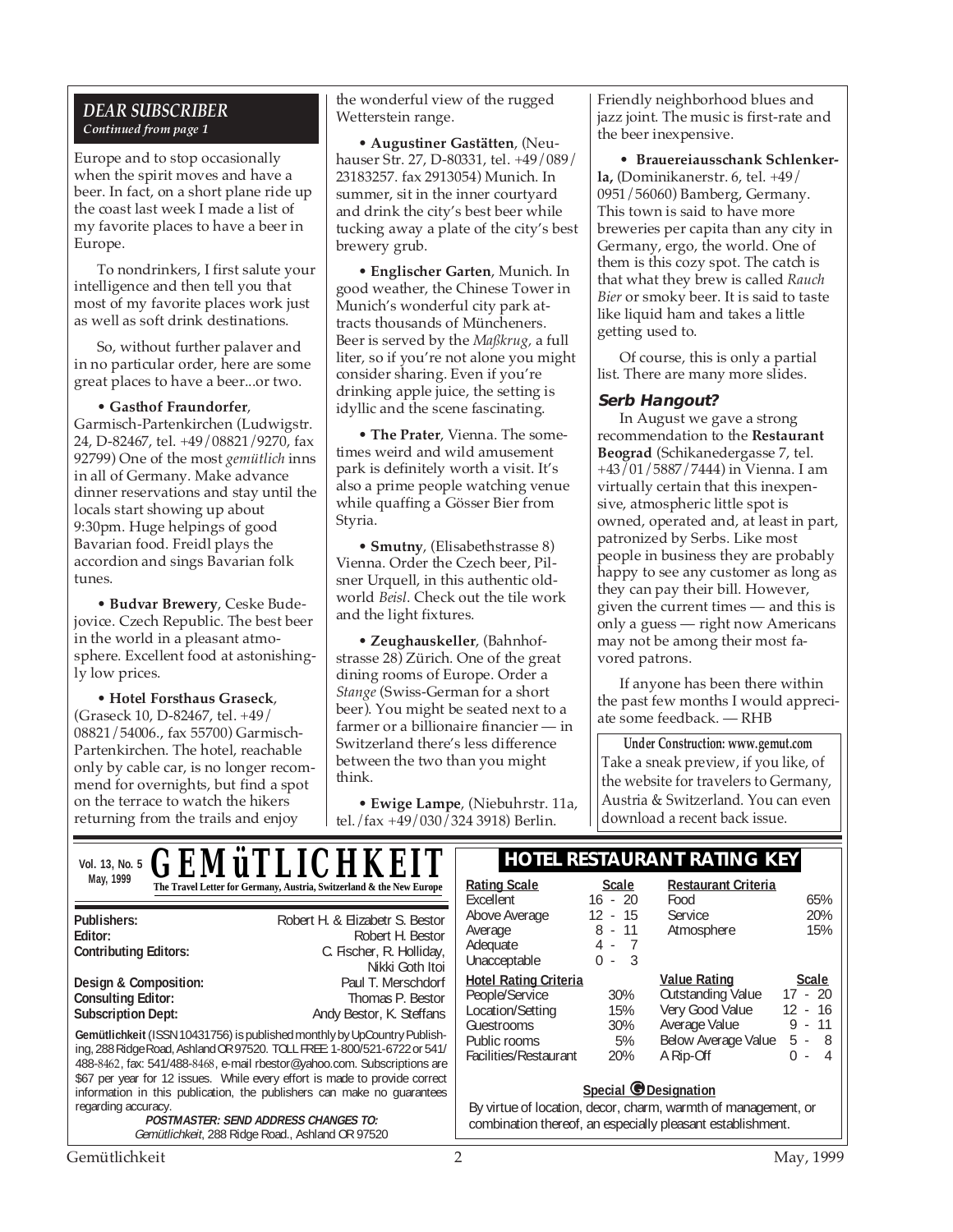# *TRAIN TALK*

Luggage is another rail headache...er, backache. Everything you bring to Europe, everything you acquire while in Europe, you'll carry on and off every train. The combination of a long walk and a short time between trains in a large station like Munich will cause you to reevaluate your packing priorities. Blessings on the inventor of rolling suitcases.

Finally, some travelers feel the busy train routes that connect major European cities are very much *on* the beaten track. As a rail rider you'll find that many of your travel companions are fellow Americans.

In fairness, however, we must report that in numerous long train trips over the past four winters — Berlin-Frankfurt, Zürich-Munich, Zürich-Prague, Prague-Frankfurt, Vienna-Munich, and several others — more often than not we have had a six-seat compartment all to ourselves. It's a sweet way to go.

## **Pass or Point-to-Point Tickets?**

Once you choose rail over car rental your next decision is whether to buy a rail pass or simply purchase point-to-point tickets. Europe travel guru, Rick Steves, who probably knows as much about rail travel on the Continent as any American, estimates that as many as 10% of rail pass buyers would be better off buying tickets as they go.

While Steves notes that point-topoint tickets can be purchased in the U.S., he recommends waiting until you get to Europe to buy them and, where possible, avoiding the faster, "supplement-required" trains.

For example, the normal 1st class fare from Frankfurt to Munich is 224 DM (\$123). However, if you're willing to ride 2nd class — perfectly comfortable and the views are just as good — aboard EC 62, departing Munich at 20:46 and arriving Frankfurt at 44 minutes after midnight, the weekday price is 59 DM (\$32). There is a restaurant car and you don't change trains.

*Continued on page 4…*

## **Continued From Page 1 Hotels On Rails**

 $\bm{N}$ ew in European train travel is the "hotel train."

Sleepers and couchettes, of course, have always been an option on overnight trains but aboard the double-decker CityNightLine trains, deluxe, two-bed compartments come with wardrobe, table and chair, *and a private bath with shower.*

Beneath "deluxe" are two categories: "comfort" and "economy:"

Comfort compartments are smaller and have two washing facilities but no private shower or toilet

Economy category is even smaller with one wash basin and either two or four bunk beds.

| City NightLine Prices (per night, per person/one way) |                            |         |         |  |
|-------------------------------------------------------|----------------------------|---------|---------|--|
| Category                                              | Point-to-Point             |         | Rail    |  |
|                                                       | Child with<br>$A \, du$ lt |         | Pass    |  |
|                                                       |                            | own bed | holders |  |
| Deluxe Single                                         | \$316                      | \$235   | \$163   |  |
| Deluxe Double                                         | \$220                      | \$215   | \$117   |  |
| <b>Comfort Single</b>                                 | \$242                      | \$213   | \$129   |  |
| Comfort Double                                        | \$192                      | \$173   | \$103   |  |
| <b>Economy Double</b>                                 | \$150                      | \$135   | \$60    |  |
| Economy Quad                                          | \$93                       | \$39    | \$53    |  |
| <b>Reclining Seat</b>                                 | \$74                       | \$67    | \$14    |  |

| For those who                    |
|----------------------------------|
| don't need a private compart-    |
| ment, hotel trains offer reclin- |
| ing seats.                       |

They have dining cars, of course, and also offer room service.

Currently, there are three CityNightLine "hotel train" routes: between Berlin and Zürich; Zürich and Hamburg; and between Vienna and Dortmund, Germany. (See adjacent box for schedules.)

| <b>CityNightLine Timetable</b>     |                                          |  |  |
|------------------------------------|------------------------------------------|--|--|
| <b>Berliner</b>                    | <b>CNL 358</b>                           |  |  |
| Zürich HB                          | arr: 0934                                |  |  |
| Leipzig                            | dep: 0020                                |  |  |
| Dresden                            | dep: 2250                                |  |  |
| Berlin                             | dep: 2035                                |  |  |
| Komet                              | <b>CNL 471</b>                           |  |  |
| Zürich HB                          | arr: 0835                                |  |  |
| Hamburg                            | dep: 2010                                |  |  |
| Donau Kurier<br>Dortmund<br>Vienna | <b>CNL 222</b><br>arr: 1039<br>dep: 2130 |  |  |
|                                    |                                          |  |  |

Europasses, Eurailpasses and German Rail Passes are accepted on these trains but reservations are mandatory and pass holders must pay a supplement for the sleeping accommodations. See the box above for pricing for both point-to-point tickets and rail pass holders. All prices include breakfast.

There are also a few "hotel train" routes within Germany called Inter-CityNight. Service on these is similar to the CityNightLine trains though the accommodations offered are sleepers and couchettes, neither of which offers private toilet or shower. Prices, naturally, are cheaper. A pair of pass holders taking the Berlin/Frankfurt and Berlin/Munich routes, for example, will pay \$53 per person in a sleeper and \$26 in the more primitive couchette (sleep in your clothes). A reclining seat is \$12. Prices on the Hamburg to Munich route are slightly higher.

Point-to-point tickets on the Berlin/Munich and Berlin/Frankfurt routes are \$129 per person double in a sleeper and \$102 in a couchette.

The InterCityNight trains offer a restaurant and a bistro car. If you are going, say, from Berlin to Frankfurt on the night train which departs at one minute past 10pm, you can board early and have dinner before departure.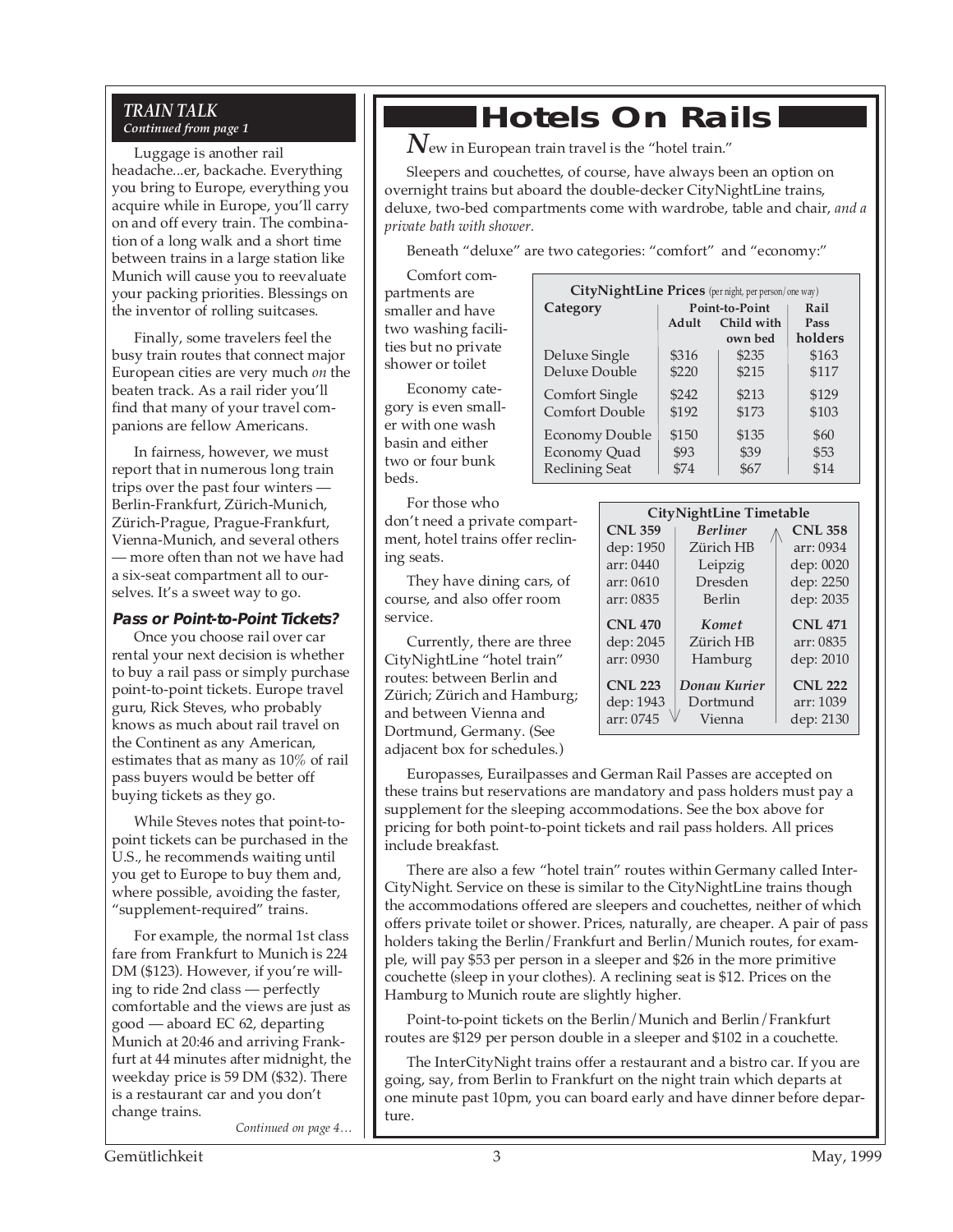## *TRAIN TALK Continued from page 2*

But even at these low rates, if you plan to see a lot of country, rail passes are almost always are the better way to go.

### **Which Pass?**

So it's decision time again. Which pass? To make this call you have to do some advance trip planning. If you're sticking to one country then the rail pass for that country is the obvious choice. But if you'd like to venture into one or more neighboring countries the picture gets a little murkier.

Let's say you're planning to stay mostly in Germany, but want to

spend a day in Bern, Switzerland. Do you buy a German Rail Pass and a Swiss Card which is good for one roundtrip anywhere in Switzerland (total of \$418 1st class or \$302 2nd

class for four days in Germany and the one Switzerland trip)? Or do you go for the Europass (1st class only, five days, five countries: Germany, Switzerland, France, Italy, Spain for \$348)? As you can see, the Europass is the better deal but the cheapest way is to buy a 2nd class German Rail pass (\$174) and a roundtrip ticket from the Swiss border to Bern, about \$42, for a total of \$216.

#### **Resources**

Obviously, the kicker in this planning process is determining the cost of point-to-point tickets. Not so easy. The websites noted on this page (inset) will provide most fares within the countries they represent, but to find a price from a city in one country to a city in another, is more difficult. For small cities, almost impossible.

Rail Europe, however, can help. Call **800-438-7245** to access their 24 hour automated travel information service. By following the recorded

directions, and using your telephone key pad to punch in the names of departure and arrival cities, you can get rail fares between most key cities.

Another Rail Europe resource is its web page (www.raileurope.com). Go to the rail section and click on "Fares and Schedules" for a simple search procedure that provides fares and schedules for about 450 European cities. The German and Swiss rail websites' databases are much more comprehensive but, as previously mentioned, usually do not provide fare information if the cities are in different countries.

## **Reservations**

**Key Rail Web Sites Mercurio European Timetables** http://mercurio.iet.unipi.it/home.html **Austrian Rail (In German only)** http://www.oebb.at/ **Deutsche Bahn European Timetables** http://bahn.hafas.de//bin/db.s98/query.exe/en **SSB (Swiss Rail) Timetables** http://www.sbb.ch/pv/index\_e.htm

With your rail pass you can board the train but you are not guaranteed

a seat. Practically speaking, finding an open seat is seldom a problem, but we always feel more comfortable with a reservation. They are compulsory on

certain InterCity and EuroCity

trains and any train with an "R" in the schedule.

Where and when to make the reservation is another matter. For a garden variety reservation between, say, Berlin and Hamburg, Rail Europe charges \$11 per person. Some highspeed and special trains charge even more, up to \$25. However, it is much cheaper to book seats in Europe and you can do so easily at any train station and at most travel agencies. Last winter, we paid from 3 DM (\$1.65) to 5 Sfr. (\$3.33) per person for our made-in-Europe reservations.

Bookings for some trains can be made only a few hours before departure, others require at least 24 hours in advance.

Steves says that in 24 years of European train travel he has never made or needed a reservation before arriving in Europe.

Bookings in the U.S. can be made through **Rail Europe** (800-438-7245) or **DER Tours** (800-549-3737).

### **Overnight Accommodations**

With your Eurailpass you can reserve a sleeper, couchette or sleeperette by paying a supplement. (Also see *Hotels on Rails* story page 3.)

Sleepers are 1st class bedrooms for one or two passengers, or bedrooms for two or three persons in 2nd class. All have a washbasin. Toilets are located at either end of the car. Couchettes are open bunks with a pillow and blanket, which, for a charge usually of \$28 (about \$8 less if booked in Europe), allow you to lie down during the night, but afford little privacy. In 1st class there are four couchettes per compartment; in 2nd class, four or six couchettes per compartment. In all cases couchettes are shared by both sexes. Available on some trains, sleeperettes are reclining seats in 2nd class.

You may be asked to give up your rail pass and passport for the night to the train staff. In this way you can sleep through the night and be undisturbed during border crossings and ticket checks.

Be aware that some overnight trains do not carry normal seating cars, only sleeping cars. When they do it is often 2nd class only.

## **In the Station**

In most European rail stations posted timetables show departure and arrival times and track numbers. These are recognized by the color of the background. Departure timetables usually have a yellow background, while arrival timetables are in white. Trains are listed chronologically from 00 to 24 hours. Fast trains are often shown in red. Next to the time, or at the top, you will fnd the names of important intermediate stops, as well as the track number from which the train departs. Major train stations also provide this information on computerized indicator boards.

## **Youth, Senior Discounts**

Travelers under 26 can obtain rail tickets at a 30% discount at travel agencies throughout Europe. The *Let's Go* guidebooks carry a list of budget travel offices which are usually located in or near major train stations. *Continued on page 8…*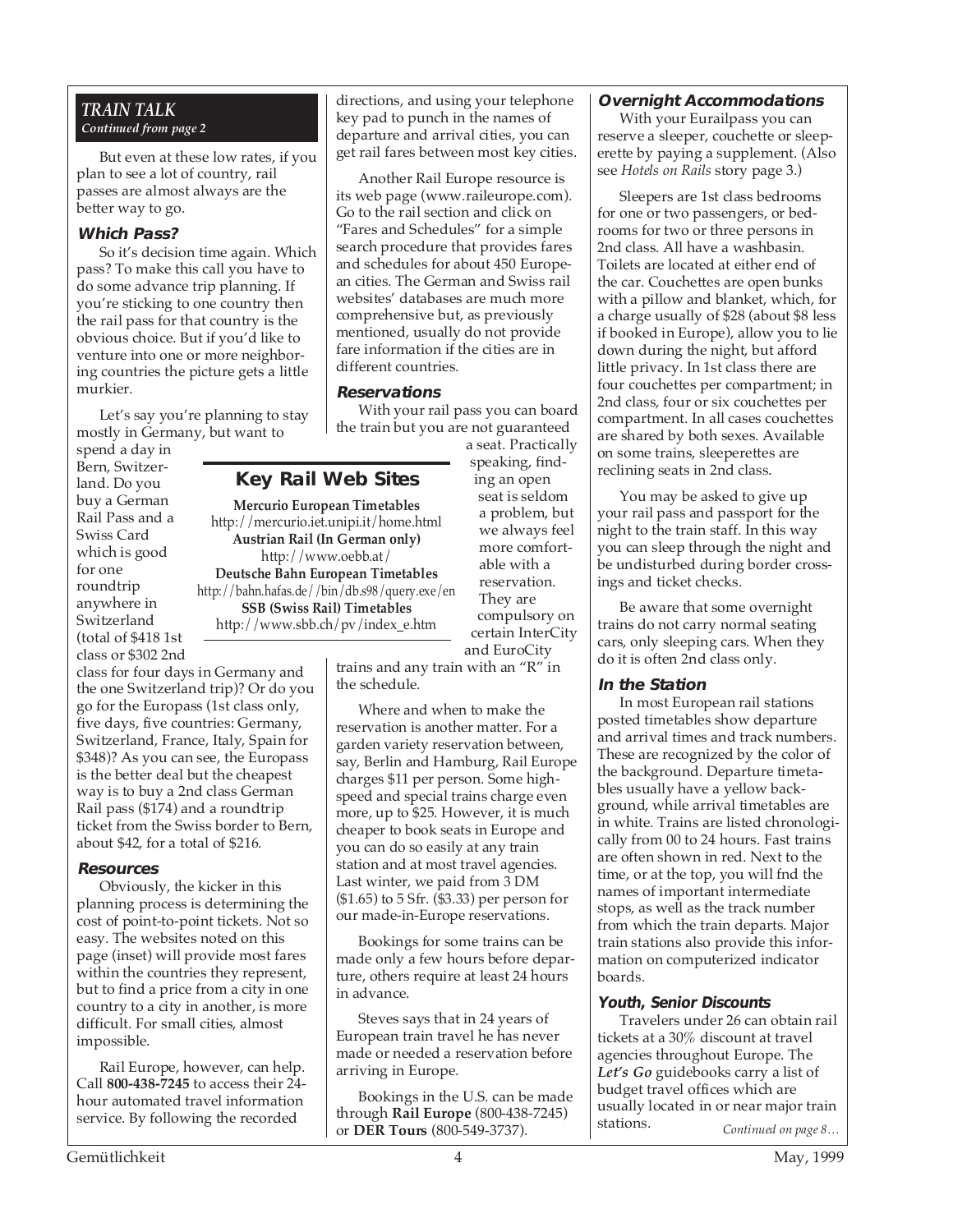# **Pass Perks**

*A*ll rail passes come with bonus transportation privileges. These extras usually entitle the pass holder to free or discounted rides on certain local public transportation systems, lake steamers, riverboats, buses, funiculars, cable cars to mountain tops, sometimes even discounts on hotels and museum entrance. Each pass has its own set of perks, most of which are spelled out in the documentation received with the pass.

Eurailpasses and Europasses, for example, qualify for special fares on high-speed premier trains such as Thalys, AVE, Artesia and Eurostar. On the latter, the regular one-way 1st class fare London to Paris on the Eurostar is \$219. With a Europass or Eurailpass the price is \$155.

Here is a summary of some of the extras offered with the various passes.

## **Eurailpass & Europass**

## **For Travel in Germany**

• Discount on normal fares Travemünde to Trellborn (Sweden) ferry on the 'TT-Line.'\* *50% off*

• Discount on full fare aboard 'TR-Line' Rostock - Trelleborg ferry.\* *50% off*

• Reduced fare on Freiburg-Schauinsland rack railway.

• Boat day trips operated between Passau and Linz (Austria) by 'Wurm & Kock.' *50% off*

• Mountain railroad Garmisch-Partenkirchen - Grainau - Zugspitzplatz and some cable cars in area. *25% off*

• Europabus routes #189 and #190/190A, May through December, primarily from Frankfurt south on the Romantik and Castle Roads. *75% off*

\* Eurail only

## **For Travel in Switzerland**

• Lake steamers on lakes Biel, Brienz, Geneva, Lucerne, Murten, Neuchâtel, Thun and Zürich. *Free*

• Boat service Schaffhausen-Kreuzlingen. *Free*

• Boat service on Lake Constance between Rorschach and Romanshorn. *35% off*

• To the summit of Mt. Pilatus (near Lucerne) by funicular from Alpnachstad, as well as by cable car from Kriens. *35% off*

• Entrance fee to Transport Museum Lucerne. *35% off*

- Bürgenstock funicular. *35% off*
- Jungfrau Region Railways. *35% off*
- Vitznau/Rigi Railways. *35% off*

• Good on Disentis-St. Moritz segment only of the Glacier Express. Add the rest for \$98 plus resv. fee.

## **For Travel in Austria**

• Puchberg am Schneeberg - Hockschneeberg rack railway. *10% off*

• St. Wolfgang -Schafbergspitze rack railway. *15% off*

• Boats operated from May to October by Austrian Railways on Lake Wolfgang. *20% off*

• Boats operated by Austrian Railways on Lake Constance. *50% off*

• Day-trips between Passau and Linz by 'Wurm & Kock'. *50% off*

• Bicycle rentals at railway stations. *50% off*

• Boats operating between Melk, Krems and Vienna. (DDSG - Blue Danube Schiffahrt GmbH) *15% off*

## **German Rail Passes**

### **Travel to Other Countries**

Pass holders can purchase additional tickets for travel to any destination in Austria (pass already includes Salzburg), Denmark and the Czech Republic.

- Austria excursion: 1st class \$60; 2nd class \$42
- Denmark excursion: 1st class \$45; 2nd class \$30
- Czech Republic excursion: 1st \$40; 2nd \$25

These tickets are available at German Rail Pass Aid Offices upon presentation of a valid German Rail Pass.

### **River and Lake Trips**

• Ships of the Köln-Düsseldorf Rheinschiffahrt AG, between Cologne and Mainz on the Rhine and the Mosel route between Koblenz and Cochem.

• The payment of a supplement is needed for a trip on a hydrofoil. Ships with cabins are not included.

• On the Lake of Constance German Rail Pass holders are granted a 50% reduction on all steamers operated by Bodenseeschiffahrtsbetriebe (BSB).

## **Swiss Rail Passes**

The Swiss Pass and the Swiss Flexipass are accepted by the four Swiss speciality trains: Glacier Express (lunch reservations made locally only), William Tell Express, Bernina Express, and the Golden Pass. Seat reservations, however, are mandatory and range from \$11 to \$14. The seat reservation and meal on the William Tell is \$47. On the Bernina Express the reservation is \$14 plus \$34 for train and bus through Italy.

• Unlimited travel on lake steamers.

• Unlimited travel on 30 major city transportation systems.

• Unlimited travel on all postal and most of the private bus lines.

• 25% discount on excursions to most mountain tops.

• Special rates for bicycle rental at major train stations.

## **Austria Rail Passes**

• Discounts on steamers and bikes.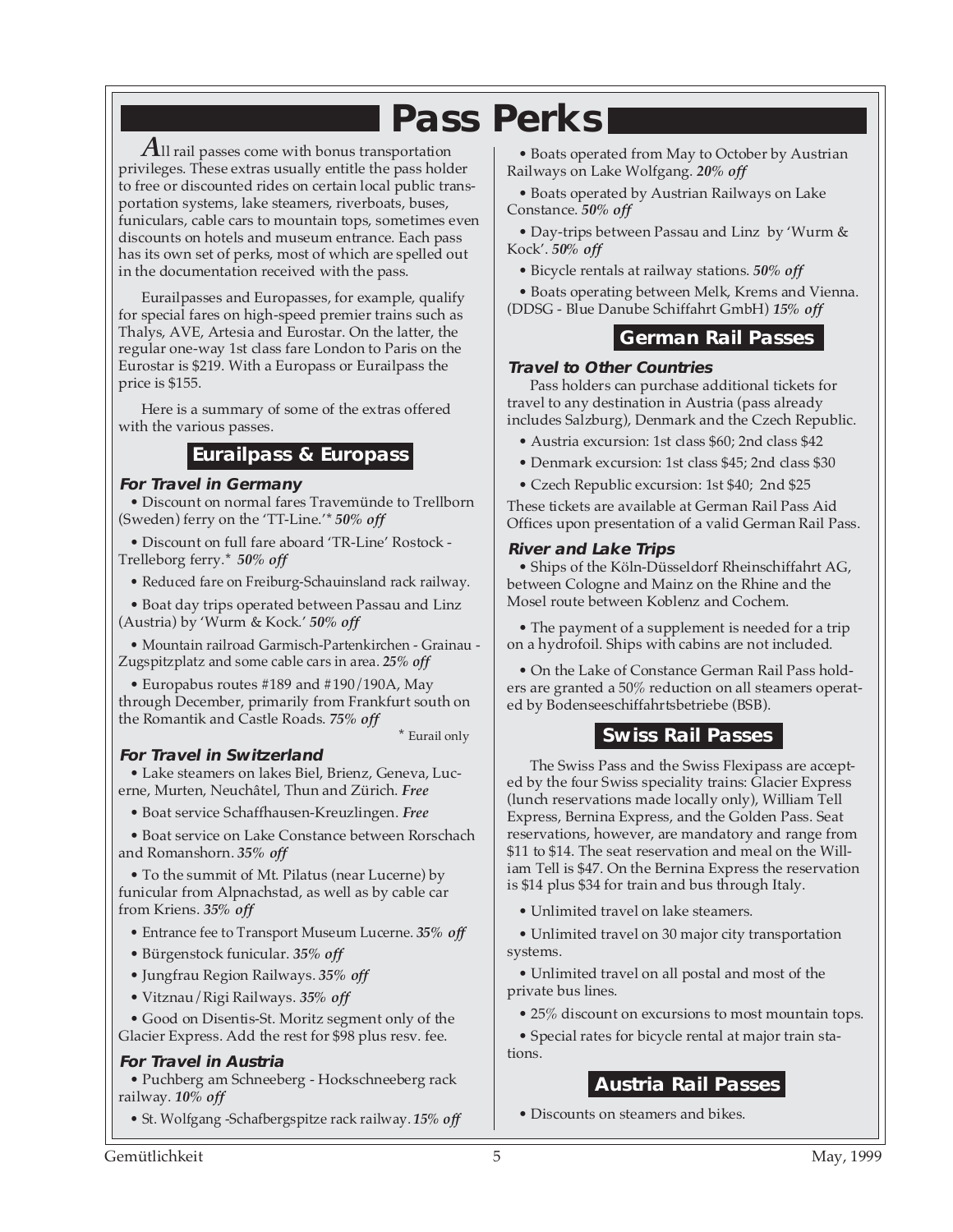## *EUROPE BRIEFING Continued from page 1*

down to the white, sandy beach, which was waiting patiently for the summer sun and holiday visitors in their striped, canopied beach chairs.

Next, we headed northwest on Route 76, which felt more like a country road than the main thoroughfare. As we left the shore, the scenery changed from coastal *Fördes* to rolling farmland and forests dotted with lakes in the *Holsteinische Schweiz* district, named for its resemblance to Switzerland's many lakes. Along the way, we stopped at the town of Plön, which nestles around a beautiful lake, and got out to watch the sunlight play on the water. A small brick church spilled its congregation out into the cobblestone market square as we sipped our coffee in a café across the street.

About an hour later, we arrived in the old Viking town of Schleswig, where we would later return to spend the night at the **Hotel Waldschlössen** (see below). Remnants of the town's marauding past, including a 4th-century ship, are enshrined in the *Archäologisches Landes-Museum*, and ruined Viking fortifications can be seen at various archeological sites around the city. Today, Schleswig is a quaint, picturesque, and thoroughly civilized city on a quiet lagoon, surrounded by fields, trees, sea and sky. We decided, however, to put off exploring the old sailors' quarter and the imposing **Dom St. Peter** and press on to Sylt.

Another hour of fast, focused driving on Autobahn A-7 brought us to Flensburg, a mere 8 kilometers from the Danish border. And from there, we followed signs west to Niebüll, the terminus for the cartrain to the edge of the world. We were disheartened to learn that the last train would leave the island at the absurdly early hour of 7:30pm, just when the bonfires would be getting underway, and that it would cost 139 DM (\$76) to spend just three hours in Sylt. Should we do it? After coming so far, we couldn't give up now.

We pulled in line behind a shiny BMW and managed to get our rental car on the top level of the doubledecker train. Then for forty thrilling minutes, we swayed and rattled over waterlogged farmland that gradually fell away until we were crawling along a strip of land only inches wider than the train tracks.

When we finally reached the outer North Sea shore, the wind was pummeling the sand dunes, whipping the rain against our elated faces. Never mind, we had made it, and the raw power of the winter wind was absolutely exhilarating.

The weather being what it was, we decided our short time on the island would be best spent eating *Grünkohl*, the frost-kissed kale with sausages and pork that is a tradition eaten during *Biikebrennen*. Every restaurant on Sylt has its own version, but all offer stiff shots of *Lütten Klaren* or rye whisky to "aid digestion" after such a hearty meal. We took refuge in the cheerfully decorated bistro of the **Hotel Stadt Hamburg** in Westerland (see below). The *Grünkohl* and veal soup were marvelous, profoundly savory and comforting on a blustery day, but the bland, overcooked seafood pasta with provencál vegetables and tomato pesto deserved a pass. (Hotel Stadt Hamburg Bistro, 25980 Westerland/ Sylt, Strandstrasse 2, tel +49/4651/ 8580, fax 858-220. Dinner for two cost 62 DM/\$34 without drinks.)

All too soon, we were back on the car train, trying not to think about the disappointment of missing the main event. The most important thing, we consoled ourselves, was that we had seen the wild beauty of Sylt for ourselves, overcoming every obstacle. We had dipped our feet into two very different seas in a single glorious day, and besides, the bonfires were probably rained out anyway.

At that moment, the miracle happened. As the train slowly pulled away from the island, one by one the fires sprang into view, the high flames leaping through the darkness. We looked back as we continued to move out over the water like a ship leaving a friendly port, and the

flickering lights in the distance wished us goodbye and Godspeed.

## **Hotels**

Hotel Stadt Hamburg

Visitors remember this high class hotel in Westerland — Sylt's main town — first by its white facade and matching white picket fence; and second by a striking and colorful decor that tastefully incorporates aristocratic Landhaus accents. "Laura Ashley was never so bold!" the hotel's management proudly proclaims.

Repeat summer guests are the mainstay of the Stadt Hamburg. They return year after year to enjoy the lush garden views, cozy common areas, and the pleasant service it provides. The hotel has 72 rooms and suites, each individually decorated, and it has been run by the Hentzschel family since 1919.

**Contact:** Hotel Stadt Hamburg, 25980 Westerland/Sylt, Strandstrasse 2, tel +49-4651-8580, fax +49-4651-858-220, email: hsh-sylt@t-online.de **Rates:** Singles from 152 to 290 DM (\$84-\$159), doubles 250 to 410 DM (\$137-\$225). Breakfast not included, 27 DM (\$15). High season runs May to October. Winter rates are significantly lower.

**Rating:** Quality 17/20, Value 12/20

Hotel Waldschlössen

Travelers looking for an off-thebeaten path overnight in Schleswig Holstein should try the Waldschlössen in Schleswig. This large hotel sits just two kilometers from the town center on a quiet, forested hillside. The current owners have run the place since 1955, and rooms in both the older and newer parts have been designed with a modern touch.

All guestrooms have a shower or bath, direct dial phone, minibar, color TV and safe. There is also an indoor swimming pool and Jacuzzi for house guests. The standard doubles were roomy and many offered views of the countryside.

Room Number 174 on the ground floor has its own terrace and more space than some of the other doubles we saw. For a special occasion, suite Number 333 in the east building has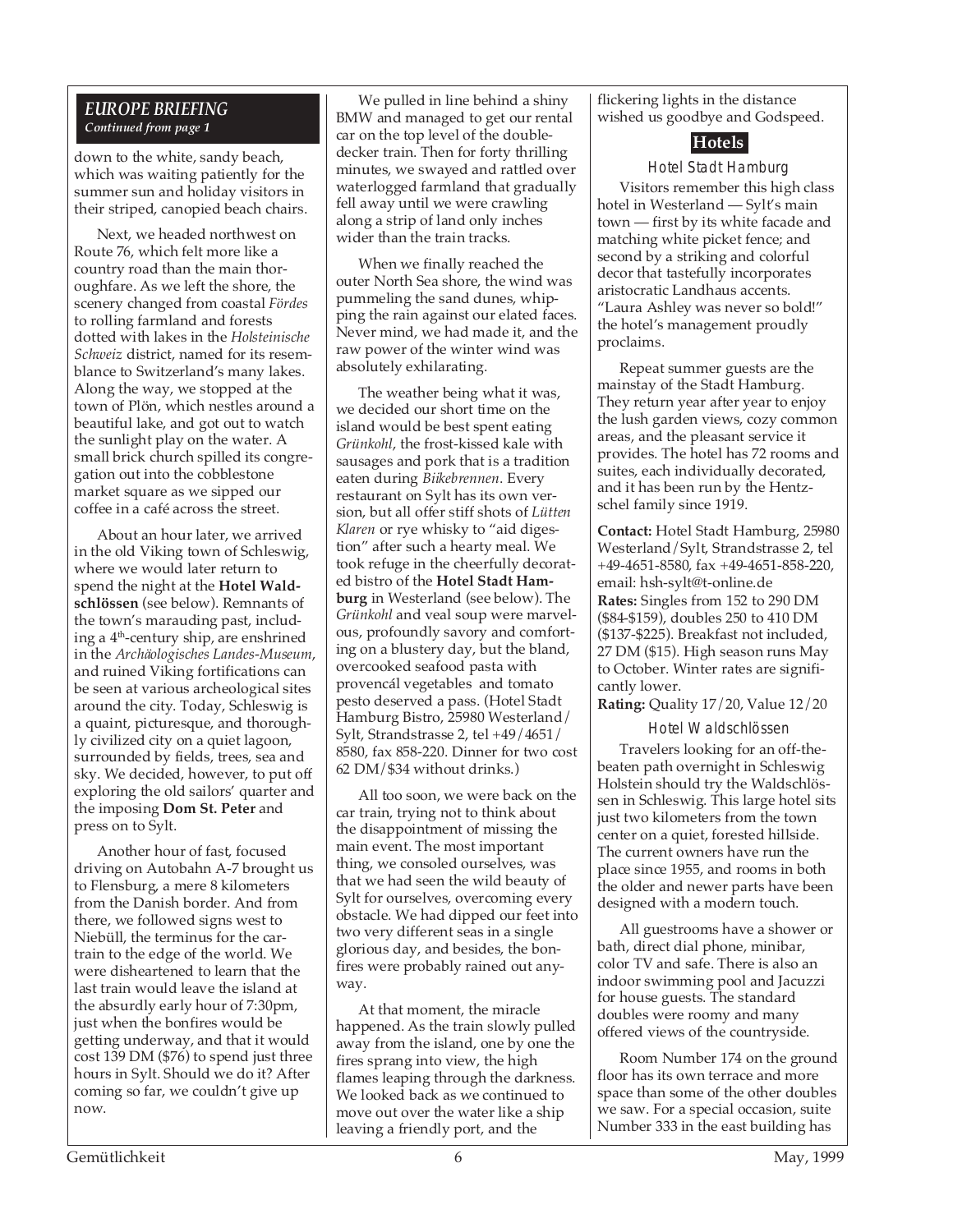a king-size bed, teal colored carpet, two large windows, and an enormous bath including a white marble tile whirlpool tub and a private sauna.

**Contact:** Hotel Waldschlössen, Kolonnenweg 152, 24837 Schleswig, tel. + 49/4621/38 30, fax 38 31 05. Email:

waldschloesschen@schleswig.de Website: www.schleswig./waldschloesschen

**Rates:** Singles 105 to 155 DM (\$58- \$85), Doubles 145 to 195 DM (\$80- \$107).

**Rating:** QUALITY 16/20, VALUE, 16/20



### **Baden-Baden Superstar**

We just spent five nights at the **Brenner's Park-Hotel** (Schillerstr. 6, D-76530, tel. +49/072212/9000, fax 38772) in Baden-Baden. The hotel is a standard-setter. We have never had better food, service, etc. This is a superlative hotel in a beautiful setting.

This was our second visit. The last was 10 years ago.

> LOUIS J. LYELL JACKSON MS

## **On Our Side**

The author of the *Wall Street Journal* article on Weimar you mentioned last month certainly had an agenda that had nothing to do with travel advice. It's too bad some people will take him at his word and miss a wonderful travel experience, though others will be glad to have their own biased opinions confirmed in a respected paper.

In September of '97 we spent not 30 minutes in the city but three days and enjoyed every one of them and found something new to do and see everyday. We were treated warmly and were happy to see the city was not flooded with Americans.

We have been to Germany many times, east, west, north and south. We have always been treated with courtesy and in most cases friendliness. My fractured German once elicited a smile but to date no one has fallen over laughing, they are just too polite. The locals will patiently listen to struggling German even though their excellent English would save them lots of time.

> CORINNE E. BURKHARTSMEIER SAN RAFAEL, CA

### **Also Agrees**

I also read with interest the *Wall Street Journal* article by Ed Ward trashing the city of Weimar.

Mr. Ward must be a very inexperienced traveler. My wife and I took *Gemütlichkeit's* advice and visited the city last August before it became the European City of Culture for 1999 . Your suggestion was a good one. We stayed at the **Pension Altenburg** (recommended in your February '97 issue) for three nights. Obviously, there was a lot of construction going on all around the city, but it was not a major distraction from our visit.

We found none of what Mr. Ward had to say to be true. Everyone was friendly, the people were not rude and language was not a problem. We had a great three days and could have stayed another day or so. The food was outstanding, the culture displays even at this time were of great interest, there was more to see than the three days allowed. Weimar is definitely not a creepy or eerie city. To the contrary, our visit there was all one could expect - great food, friendly people, numerous sights to visit, first class facilities, and good prices.

I can only assume from Mr. Wards article that he needs to travel more and see more of what is to be seen and not dwell on the past. Perhaps a copy of *Gemütlichkeit* would help him travel a little more educated.

My wife and I look forward to a return visit in the near future just to see all the construction completed and enjoy the city's great hospitality. WALTER SCHELLHASE KERRVILLE, TEXAS

P.S. We have also made a *Gemütlichkeit* castle trip, staying in all the castle hotels you recommended. They were all great. Thanks.  $\mathbb{M}$ 



## **Web Hotel Deals**

A place to find some very low weekend hotel rates is on the Web at the **Click-It Weekends** site (www.queensmoat.com/Travel-Web/clk\_hotels.html).

Posted weekly are special prices that apply for the coming weekend at dozens of hotels worldwide. All are major marketing chains but some of the discounts are incredible. Book online or phone the chain's 800 phone number.

You can register at the site and be sent weekly email listings with the prices for the forthcoming weekend.

Of course, there may be only one or two rooms at these prices and once they are gone you will be offered prices higher than posted on the Web. But even these higher prices are still well under rack rates.

Here are some recent *per room* prices listed on the site for Germany, Austria and Switzerland.

Vienna, 1550 AS/\$123 (**Hotel Inter-Continental Vienna**) Berlin, 122 DM/\$68 (**Forum Hotel Berlin**) Frankfurt, 222 DM/\$123 (**Forum**

**Hotel Frankfurt**)

Frankfurt Am Main, 172 DM/\$96 (**Le Meridien Parkhotel**)

Frankfurt am Main, 237 DM/\$132 (**Hotel Intercontinental**)

Hamburg, 90 DM/\$50 (**Le Meridien Hamburg**)

Hamburg, 172 DM/\$96 (**Hotel Inter-Continental Hamburg**)

Hildesheim, 180 DM/\$100 (**Le Meridien Hildesheim**)

Leipzig, 155 DM/\$86 (**Hotel Inter-Continental Leipzig**)

Munich, 180 DM/\$100 (**Forum Hotel München**)

Nürnberg, 110 DM/\$61 (**Le Meridien Grand Hotel**)

Stuttgart, 170 DM/\$94 (**Hotel Inter-Continental Stuttgart**)

*Continued on page 8…* Cointrin/Geneva, 175 Sfr/\$118.